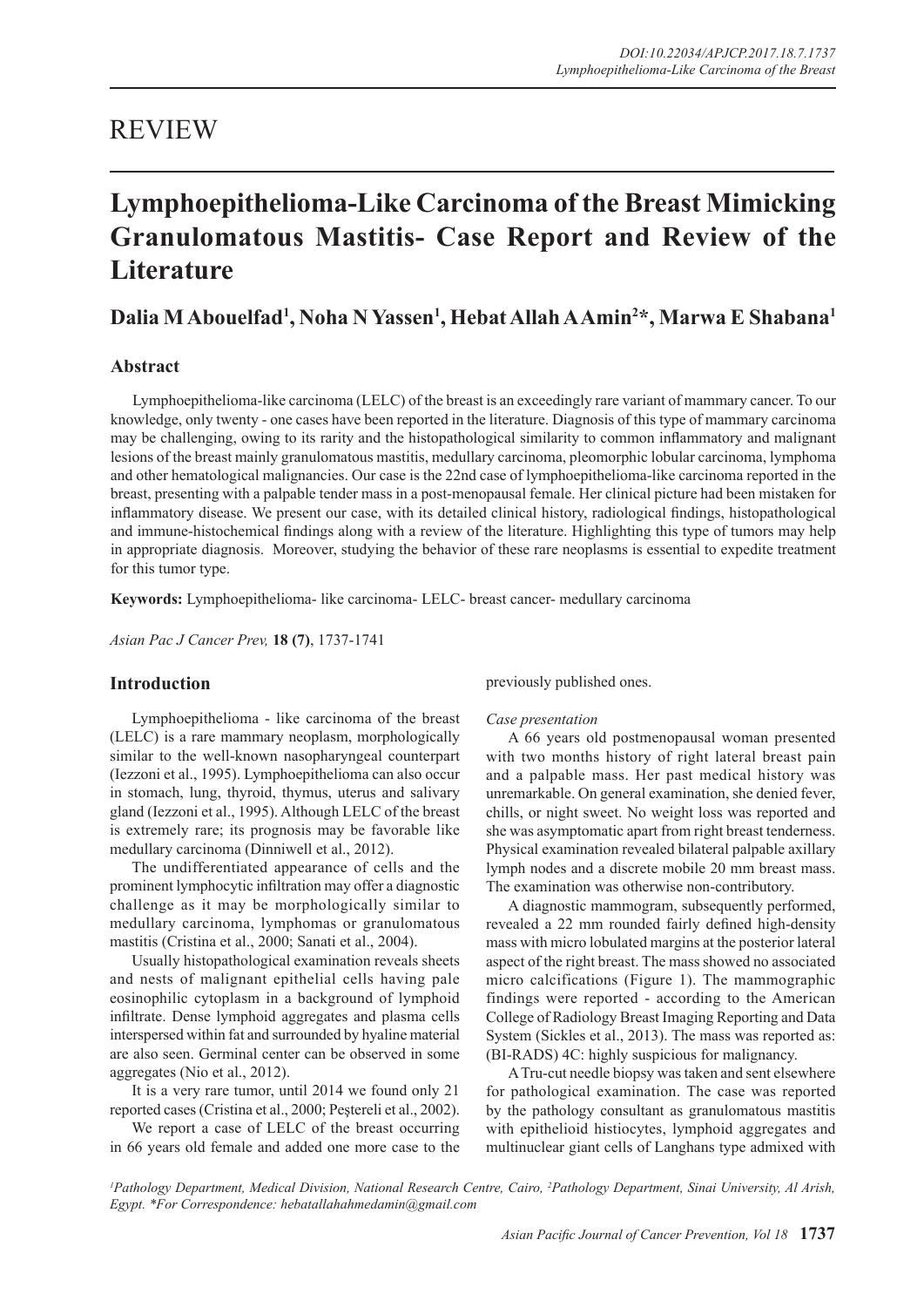#### *Dalia M Abouelfadl et al*

polymorph nuclear leukocytic infiltrate.

The patient went for excisional biopsy and the specimen was sent for our institute for pathological evaluation. Gross examination revealed a fibro fatty piece of tissue that weighed 70 gm. and measured 6x4x4 cm. On sectioning, it showed a fairly defined firm gritty grey white mass measured 2.2x2 cm with surrounding margins measured 2 cm laterally, 0.7 cm medially, 0.8 cm superiorly, 0.4 cm inferiorly, and 1cm deeply. Extending deep, inferior, medial and superior margins were received and measured  $4x2x0.5$  cm,  $2x2x0.4$  cm,  $2x1x0.7$  cm and 2x2x1cm respectively. Axillary tissue specimen weighed 110gm. and measured 12x9x3 cm. Its dissection revealed 10 nodules that ranged in diameter between 0.7 cm and 2.5 cm.

Microscopically, sections examined revealed scattered atypical mono and multinucleated bizarre giant cells masked by dense diffuse lymphoid cellular infiltrate associated with wide fibroplasia destructing the normal mammary architecture (Figure 2). The resection margins were free with least clearance 0.8 cm inferiorly. The axillary nodes were all reactive free of atypical cells  $(0/10)$ .

We decided to implement Immunohistochemical staining to sort out the nature of the atypical cells and to detect their activity. The panel included markers for epithelial/ histiocytic and lymphoid lineages.

The selected panel was CK, CD68, LCA, CD20, CD3, Ki67, ER, PR and Her2.



Figure 1. A- Right Mediolateral-oblique (A), craniocaudal (B), mammographic projections demonstrate a 2.2-cm, irregular-shaped, high-density. The mass is hyperdense and has an indistinct margin with no associated microcalcifications. B- The mass was categorized as BI-RADS category 4C: high suspicion for malignancy.



Figure 2. A- Nests of anaplastic neoplastic cells, with scattered tumour giant cells and heavy lymphoid infiltrates (hematoxylin-eosin, original magnification  $\times$ 200). B- The tumor cells are growing in sheets or are intimately intermingled with the very dense stromal lymphoid cell infiltrates (hematoxylin-eosin, original magnification  $\times$ 400).

infiltrate, mainly medullary carcinoma (Nio et al., 2012), Hodgkin and non-Hodgkin lymphoma (Saleh et al., 2005, Sanati et al., 2004) and other inflammatory conditions (Ikumi et al., 2014). The presented case was preliminary diagnosed as granulomatous mastitis on the initial pathological examination of the Tru cut needle biopsy.

LELC of the breast has to be differentiated from other mammary neoplastic lesions with prominent lymphocytic

The scattered atypical giant cells showed positive reaction for CK which also highlighted the invasive patterns of the cells. Few histiocytes expressing weak CD68 positive reaction were seen dispersed in the background. The LCA positive small lymphocytes showed dual CD3 and CD20 positive reaction reflecting their reactive nature. Regarding the hormonal receptor, tumor cells were negative for both ER and PR. They also showed negative overexpression for Her2 (triple negative pattern) (Figure 3). The mitotic activity of the CK positive large neoplastic cells were denoted by 50% positive nuclear

*Immunohistochemical results*

reactivity to Ki67 (Figure 3).

**Discussion** 

However; the post excisional biopsy pathology provided ample material that revealed features that were obviously different from those of granulomatous mastitis. We found out large cells that were atypical, with few bizarre highly suspicious forms in a background of severe inflammatory reaction rich in lymphocytic infiltrate, that arouse our suspicion for epithelial or non-epithelial neoplasia.

Also we needed to differentiate the present case from



Figure 3. The LCA Positive Small Lymphocytes were Polymorphus with Dual CD3 and CD20 Positive Reaction Reflecting Their Reactive Nature (A, B and C). Few cells with weak CD68 positive reaction were seen scattered in the background  $(D)$ . The atypical cells showed positive r action for CK with 50% nuclear reactivity for Ki-67, which also highlighted the invasive patterns of the cells (E and F). Tumor cells showed negative reaction for both ER and PR. They also showed negative overexpression for Her2 (triple negative pattern) (G, H and I).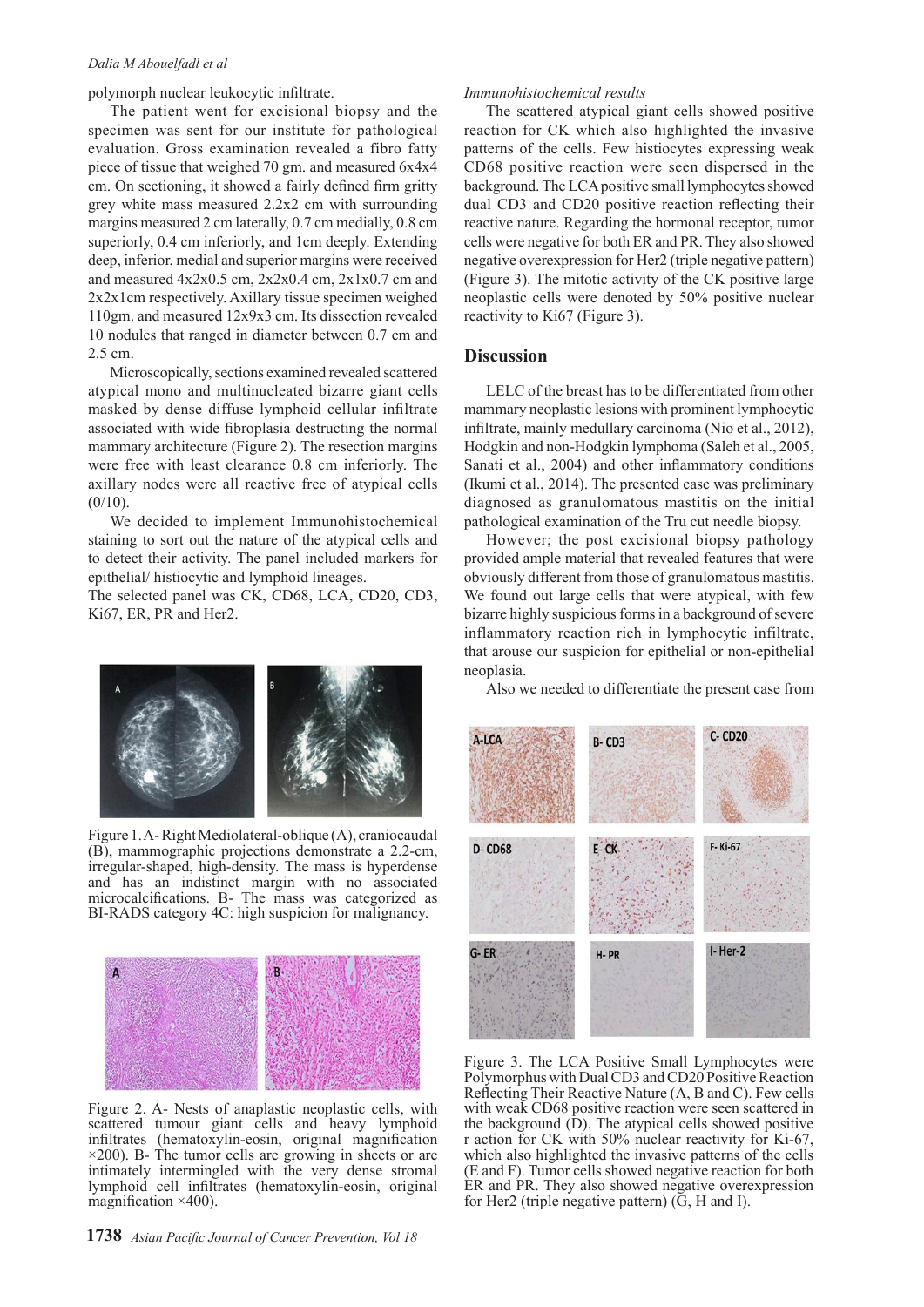|                | Table 1. Summarizes the Profiles of the 22 Cases $(3-16)$ |      |                 |                    |                           |                    |                                                                                                                                                                                                                                                                                   |                                                                                                   |                            |                                 |              |              |                |               |
|----------------|-----------------------------------------------------------|------|-----------------|--------------------|---------------------------|--------------------|-----------------------------------------------------------------------------------------------------------------------------------------------------------------------------------------------------------------------------------------------------------------------------------|---------------------------------------------------------------------------------------------------|----------------------------|---------------------------------|--------------|--------------|----------------|---------------|
| case           | Ref                                                       | year | age             | Presenting problem | Size<br>$\binom{cm}{ }$   | Lymph node<br>(XN) | surgery                                                                                                                                                                                                                                                                           | N/Y)agent listed if<br><b>Chemotherapy</b><br>known                                               | therapy (N/Y)<br>Kadiation | Outcome<br>$_{*}(\mathrm{out})$ | status<br>ER | status<br>PR | status<br>Her2 | <b>FBV</b>    |
|                | Kumar and Kumar (11)                                      | 1994 | $\overline{S}$  |                    | N                         | Z                  | Mastectomy ALND                                                                                                                                                                                                                                                                   | Ă                                                                                                 | W                          |                                 | $^+$         | $^{+}$       | KK             | ă             |
| N              | Cristina et al $(3)$                                      | 2000 | 54              | <b>Nass</b>        | $\overline{S}$            | z                  | Quadrantectomy ALND                                                                                                                                                                                                                                                               |                                                                                                   | z                          | Q                               | $\,{}^+$     |              |                |               |
|                | Dadmanesh et al $(7)$                                     | 2001 | 43              | Š                  | $\overline{6}$            | ≺                  | Quadrantectomy                                                                                                                                                                                                                                                                    | Z                                                                                                 | z                          | $\infty$                        |              |              |                | š             |
|                | Dadmanesh et al $(7)$                                     | 2001 | 53              | Š                  | Z                         | z                  | ΧŘ                                                                                                                                                                                                                                                                                | z                                                                                                 | z                          | 77                              |              |              |                | Š             |
|                | Dadmanesh et al $(7)$                                     | 2001 | 6 <sup>†</sup>  | š                  | $\overline{\phantom{0}}$  | z                  | Quadrantectomy                                                                                                                                                                                                                                                                    | Z                                                                                                 | z                          | **                              |              |              |                | š             |
|                | Dadmanesh et al $(7)$                                     | 2001 | 52              | Ř                  | 2.7                       | z                  | Quadrantectomy                                                                                                                                                                                                                                                                    |                                                                                                   | z                          | 96                              |              |              |                | š             |
|                | Dadmanesh et al $(7)$                                     | 2001 | 64              | Ř                  | Z                         | z                  | Mastectomy                                                                                                                                                                                                                                                                        |                                                                                                   | z                          | $\overline{0}$                  |              |              |                | W             |
|                | Dadmanesh et al $(7)$                                     | 2001 | 69              | Š                  | 2.3                       | z                  | Mastectomy                                                                                                                                                                                                                                                                        |                                                                                                   |                            | 48                              |              |              |                | š             |
|                | Naidoo et al $(14)$                                       | 2001 | $\mathcal{S}^0$ | <b>Mass</b>        | 2.5                       | ≺                  | Wide local excision ALND                                                                                                                                                                                                                                                          | Z                                                                                                 | z                          | $\tilde{\phantom{a}}$           | ¥            | ¥            | ¥              |               |
| ᅙ              | Peștereli et al (16)                                      | 2002 | 95              | <b>Nass</b>        | 61                        | ≺                  | Modified radical mastectomy ALND                                                                                                                                                                                                                                                  |                                                                                                   | z                          | 5                               |              |              |                |               |
|                | Ilvan et al $(9)$                                         | 2004 | 65              | <b>Mass</b>        | 3.5                       | z                  | Wide local excision ALND                                                                                                                                                                                                                                                          | Y(Tamoxifen)                                                                                      | ≺                          | 52                              |              |              | š              |               |
| ā              | Ivan et al $(9)$                                          | 2004 | $\overline{c}$  | <b>Nass</b>        | $\Box$                    | Z                  | Quadrantectomy ALND                                                                                                                                                                                                                                                               | Z                                                                                                 | ≺                          | 46                              |              |              | š              |               |
| ದ              | Sanati et al $(5)$                                        | 2004 | 62              | Mass               | $\overline{\mathbf{c}}$   | ¥                  | ЖK                                                                                                                                                                                                                                                                                | Š                                                                                                 | š                          | 36                              |              |              |                |               |
| 귝              | Kurose et al $(13)$                                       | 2005 | 47              | Mass               | $2.8\,$                   |                    | Total mastectomy ALND                                                                                                                                                                                                                                                             | Y(CEF)                                                                                            | z                          | 12                              |              |              | $^{+}$         |               |
| ᠳ              | Saleh et al $(4)$                                         | 2005 | 51              | <b>Mass</b>        | $\boldsymbol{\mathsf{c}}$ | ≺                  | Lumpectomy ALND                                                                                                                                                                                                                                                                   |                                                                                                   | z                          | š                               |              |              | š              |               |
| 5              | Kulka et al (12)                                          | 2008 | 42              | <b>Mass</b>        | 2.5                       | z                  | Lunpectomy                                                                                                                                                                                                                                                                        | Z                                                                                                 |                            | š                               |              |              |                |               |
| コ              | O'Sullivan-Meija et al (15)                               | 2009 | SS              | Abnormal mammo     | Z                         | z                  | Mastectomy                                                                                                                                                                                                                                                                        | Y (Trastuzumab)                                                                                   |                            | 22                              |              |              |                |               |
| ≅              | Jeong et al (10)                                          | 2010 | 37              | <b>Mass</b>        | 2.2                       | z                  | Modified mastectomy                                                                                                                                                                                                                                                               |                                                                                                   | z                          | 23                              |              |              |                |               |
| 5              | Dinniwell et al (2)                                       | 2012 | SS              | Mass, tenderness   | 4                         | z                  | Excisional biopsy                                                                                                                                                                                                                                                                 |                                                                                                   |                            | 36                              |              |              |                |               |
| $\infty$       | Nio et al(6)                                              | 2012 | 42              | Mass               | ς                         | z                  | Juadrantectomy ALND                                                                                                                                                                                                                                                               |                                                                                                   |                            | ¥                               |              |              |                | ℥             |
| $\overline{C}$ | Ikumi Suzuki et al (8)                                    | 2012 | 45              | Mass, tenderness   | Z                         | ≺                  | Partial mastectomy ALND                                                                                                                                                                                                                                                           | $Y(AC+Paclitaxel)$                                                                                |                            | 96                              |              |              |                | W             |
| 22             | Present case                                              | 2016 | 99              | Mass, tenderness   | $\sim$                    | z                  | Wild local excision                                                                                                                                                                                                                                                               | Š                                                                                                 | ℥                          | ℥                               |              |              |                | $\breve{\Xi}$ |
|                |                                                           |      |                 |                    |                           |                    | *Time atter initial surgical procedure; ** Contralateral (tright) LELC 3 years atter initial diagnosis; ALND, Axillary Iymph node dissection;<br>Doxorubicin and cyclophosphamide; LELC, Lymphoepidhelioma-like carcinoma; ER, Estrogen-receptor, PR, Progesterone-receptor; EBV, | Epstein-Barr virus<br>NR, Not reported; CEF, Cyclophosphamide, epirubicin hydrochloride, SFU; AC, |                            |                                 |              |              |                |               |
|                |                                                           |      |                 |                    |                           |                    |                                                                                                                                                                                                                                                                                   |                                                                                                   |                            |                                 |              |              |                |               |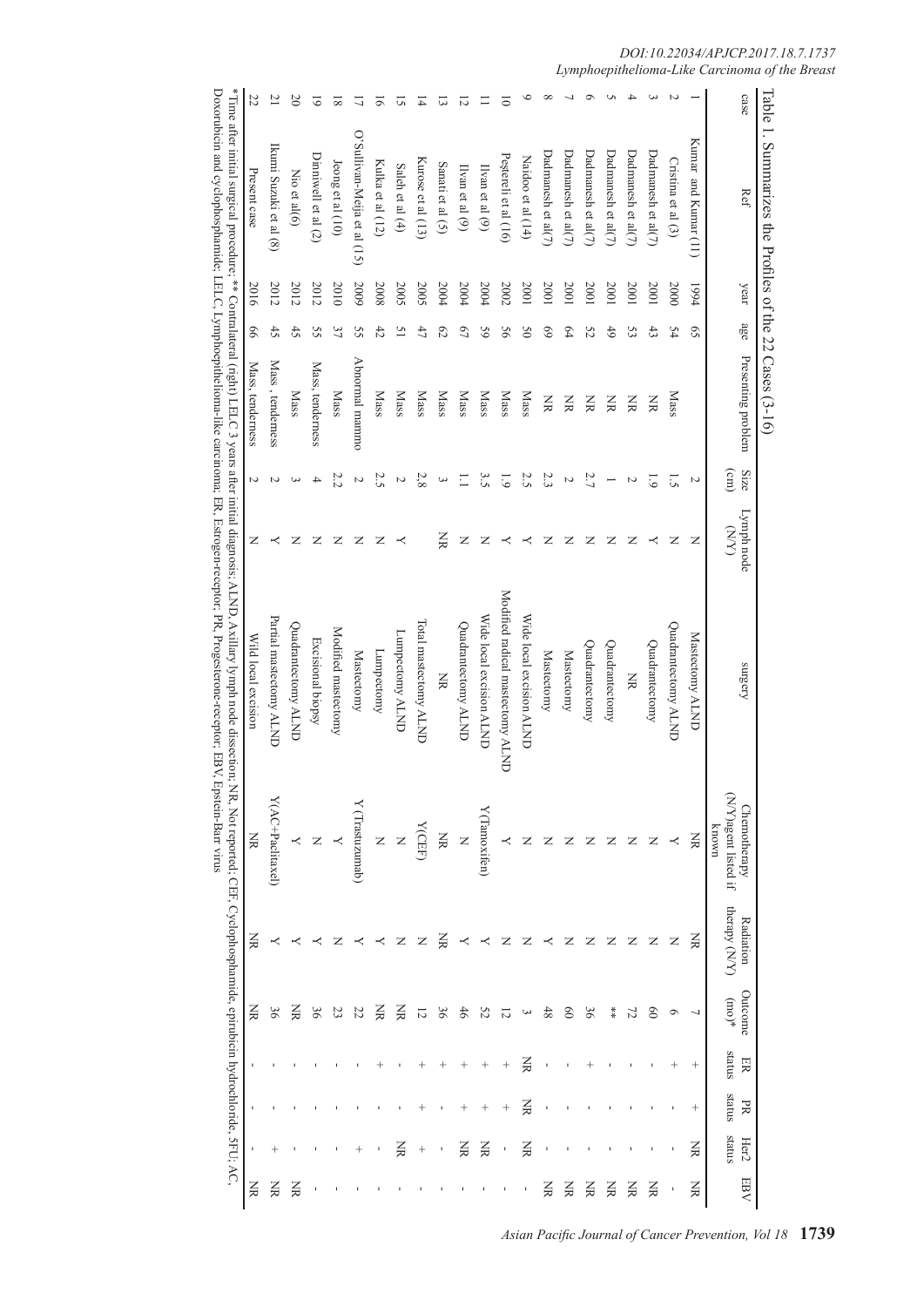#### *Dalia M Abouelfadl et al*

other types of breast carcinoma as lobular carcinoma and ductal carcinoma.

Anaplastic lymphoma was excluded owing to the negative reaction of the large atypical cells to the lymphoid markers LCA, CD3 and CD20. Moreover, CD15 and CD30 neoplastic R-S cells were also absent. Thus Hodgkin disease was also excluded.

Immunohistochemical staining proved the malignant epithelial nature of the epithelial cells owing to their strong CK reactivity, infiltrative patterns and the high proliferative index.

Medullary carcinoma of the breast is well circumscribed and has pushing border, with dense lymphocytic infiltration. Histologically it can be differentiated by its fairly monomorphic cells and the syncytial pattern of growth. The present case showed infiltrative nests and isolated clusters with frequent isolated giant cells admixed with dense lymphoid cells, resulting in a so-called lymphoepithelial lesion.

Previous studies stated that LELC of the breast should be distinguished from medullary carcinoma by the presence of syncytial growth pattern that must constitute at least 75% of the latter tumor area (Ilvan et al., 2004, Kurose et al., 2005).

Moreover, Kurose et al., (2005) indicated that medullary carcinomas characteristically should be well circumscribed, with pushing; non-infiltrative borders with well demarcated tumor cells arranged in syncytial pattern admixed with dense lymphocytic infiltrate.

Lymphoepithelioma-like carcinoma of the breast may have morphological features similar to the unusual microscopic patterns of lobular carcinoma (Kumar and Kumar, 1994; Peştereli et al., 2002). However, invasive lobular carcinoma is typically characterized by a classic single-file pattern (Lopez and Bassett, 2009).

Cristina et al., (2000) in their reported case mentioned that the neoplastic ductal epithelial cells were disposed either as cohesive nests or as sheets within inflammatory background, predominantly lymphocytes. However the in present case, the large neoplastic cells were dispersed within the lymphoid follicles mimicking granulomatous reaction.

Cases of invasive ductal carcinomas - not otherwise specified (NOS) - with prominent lymphoid cell infiltration may also be considered as one of the differential diagnoses of LELC. However, these neoplasms have infiltrative borders and the lymphoid infiltrate in these cases is not as prominent as in LELC and does not obscure the neoplastic cells (Jeong et al., 2010).

Kumar and Kumar (1994) stated that the intense lymphocytic infiltrate obscuring the neoplastic cells in LELC may lead to an initial differential diagnosis of a pseudo lymphoma, lymphoma, or even leukemia .

Accordingly, we found the immunohistochemical approach using CD20, CD3, and cytokeratin mandatory to rule out the differential diagnosis of these hematologic malignancies (Sanati et al., 2004).

To our knowledge, this is the 22nd case of LELC reported in the breast (Dinniwell et al., 2012; O'Sullivan-Mejia et al., 2009), since the first case was reported by Kumar and Kumar (1994) .

Table 1 summarizes the data reported from the 22 cases; all patients were females, their ages ranged between 37 and 69 (average 53.7) years. Initial clinical presentations were reported in only 15 cases. Fourteen patients (64%) presented with a palpable mass and only three (14%) of them were accompanied with tenderness. Only one patient had abnormal mammographic findings on y. The tumor size ranged between 1 and 4 cm (average 2.26 cm) (Cristina et al., 2000; Peştereli et al., 2002).

Nodal involvement was reported in only five cases, and no distant metastases were reported in any of the cases; in spite of the poor morphological features of this type of neoplasms, such as cellular anaplasia and the high mitotic rate.

The surgeries included eight mastectomies, six quadrantectomy specimens, three wide local excisions, two lumpectomy specimens, only one case was excisional biopsy and in two cases surgery was not reported.

Hormone receptor study was performed in 21 cases: ER showed positive reaction in nine cases (43%), and PR was positive in only five cases (24%). HER2 over-expression was also evaluated by using immunohistochemistry in 17 cases, and it showed strong positive over expression in three of them (18%).

Only one case of recurrence was reported in patients followed up for periods between three and 72 months (average 32 months) (Nio et al., 2012). Thus, its prognosis might be favorable despite the worrisome morphologic features (Jeong et al., 2010).

Ridolfi et al., (1977) suggested that the prominent lymphoid infiltrate might provide an efficient immune-surveillance against tumors. However, the relatively short follow-up duration in the reported cases hinders proving this suggestion (Ridolfi et al., 1977).

The role of EBV in evolution of gastric, pulmonary, thymic and salivary gland LELCs was previously reported (Iezzoni et al., 1995). However, EBV was not detected in any of the mammary LELCs reported cases, as demonstrated in Table I. In the contrary, Kulka et al., (2008) detected human papilloma virus types 18 and 33 in their reported case of mammary LELC .

In Conclusion, we report a case of lymphoepithelioma like carcinoma of the breast occurring in 66 years old female and this report added one more case to the previously published ones. This case and other cases of LELC of the breast represented a diagnostic challenge owing to the morphologic similarities to other inflammatory mammary lesions and neoplasms and the rarity of this neoplasm. Proper diagnosis is the key for optimal management for this particular type of cancer.

#### **References**

- Iezzoni JC, Gaffey MJ, Weiss LM (1995). The role of Epstein-Barr virus in lymphoepithelioma-like carcinomas. *Am J Clin Pathol*, **103**, 308-15.
- Dinniwell R, Hanna WM, Mashhour M, Saad RS, Czarnota GJ (2012). Lymphoepithelioma-like carcinoma of the breast: a diagnostic and therapeutic challenge. *Curr Oncol*, **19**, 177-83.
- Cristina S, Boldorini R, Brustia F, Monga G (2000).